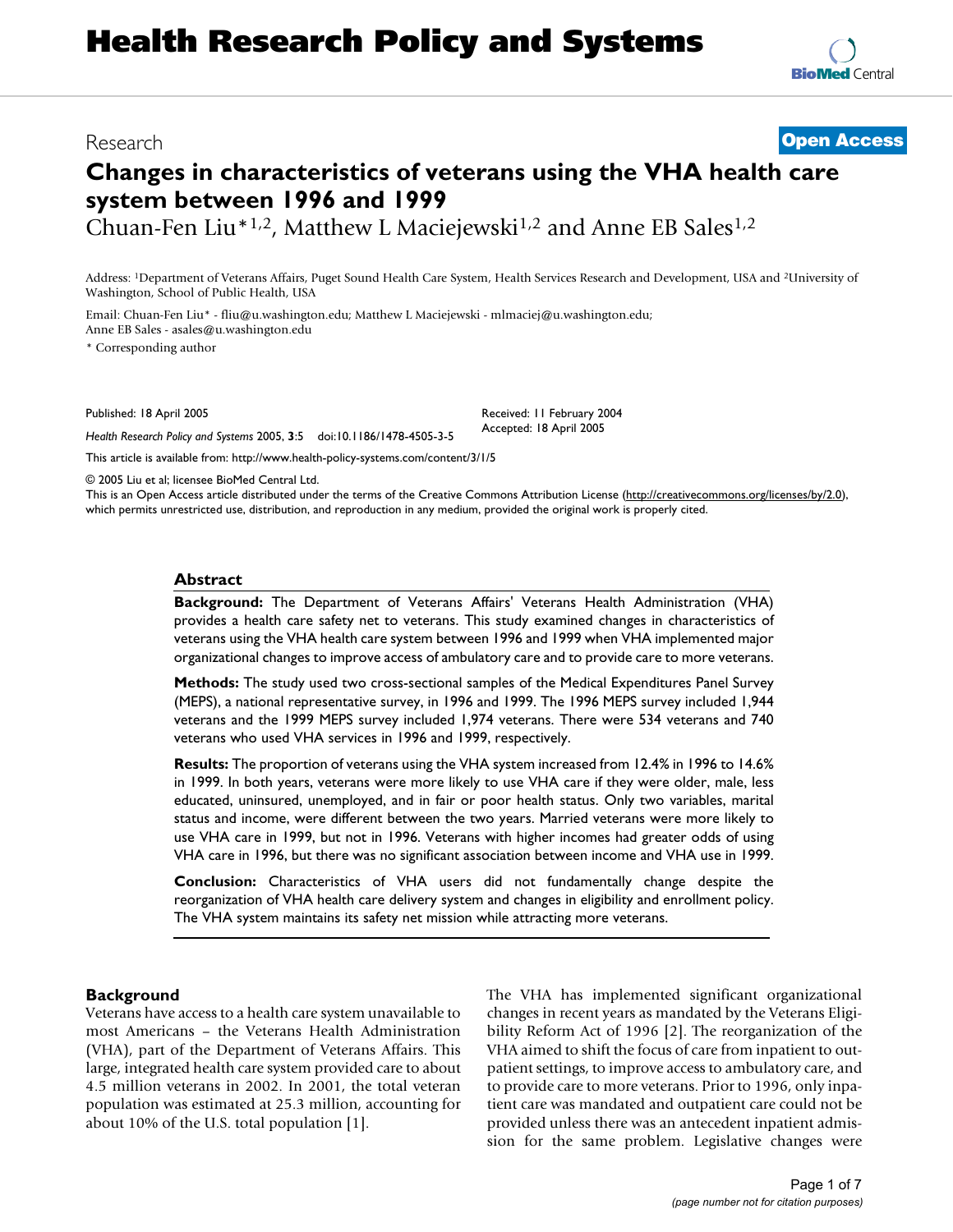necessary to allow VHA practitioners to provide more ambulatory care when appropriate and to free up inpatient resources that could be used to care for more veterans in outpatient settings [3].

While the VHA was shifting from inpatient to outpatient care, the VHA system was also reorganized from four large regional units into 22 Veterans Integrated Service Networks (VISNs), which became the primary budgetary and organizational unit for the health care facilities in each network. As of 2003, there are 21 VISNs. In addition, VHA was allowed by Congress to establish Community-Based Outpatient Clinics (CBOCs), linked to existing local medical centers, to improve access for veterans in suburban and rural areas [4,5]. The number of CBOCs increased from 10 in 1996 to 228 in 1999 [5], and to over 800 in 2003 [6]. VHA has transformed from a confederation of individual medical centers and clinics focused primarily on inpatient care to a fully integrated health care system that promotes primary and ambulatory care [7]. Over the 1996–2000 period, the annual number of ambulatory care visits has increased by 35%, the number of acute care hospital beds has dropped by 35%, inpatient admissions have dropped by 36%, and total bed days of care have been reduced by 68% [2].

Organizational reforms were accompanied by VHA eligibility and enrollment changes. The VHA system's historic mission has primarily been to serve as a safety net for veterans with service-related disability or low income [2]. In 1999, the VHA system was opened to all veterans based on a new enrollment system based on the Veterans Eligibility Reform Act of 1996. In the current eligibility system, vulnerable veterans who have been eligible to receive free care continue to receive free care. For many of these veterans, the VHA continues to represent an important safety net because many of them are indigent and/or vulnerable. A new group of veterans have been receiving VHA care for the first time in large numbers, including veterans without service connected disability, veterans whose level of service connected disability does not entitle them to compensation and their income is above the VHA means test threshold. These (Priority Group 7) veterans are required to make co-payments for certain types of VHA care.

On October 1, 1998, the VHA began an enrollment program that registered veterans using the health care system and assigned them a primary care provider. The enrollment program and other changes were implemented to support two goals established in the 1998–2003 Strategic Plan for the Department of Veterans Affairs: 1) to increase the number of users of the VHA health care system by 20% by 2003, and 2) to increase the percent of the operating budget obtained from revenues sources that are not appropriated by Congress, to 10% of the total [8]. VHA

facilities were encouraged to generate additional revenues from sources other than Congressional appropriations and took two approaches to obtaining non-appropriated revenues. First, VHA facilities have improved billing to private insurers for veterans with private insurance while using VHA care [9]. The second approach was to attract more insured veterans. Non-elderly veterans with insurance are likely to be different from the historic population of veteran users of VHA care, because many are likely to be healthy enough to be employed and insured. In addition to generating non-appropriated revenues, increased enrollment of insured non-elderly veterans may change the overall risk profile of VHA users. Elderly veterans with insurance are almost all enrolled in Medicare, and may or may not be healthier than existing users of VHA care. The VHA has had to balance the conflicting challenges of continuing its health care safety net mission and, at the same time, attracting new users with insurance who can generate non-appropriated revenues.

Prior to these eligibility, enrollment and organizational changes, veterans seeking care at the VHA were known to be sicker than the general population [10,11]. The policies and organizational changes may attract a broader group of veterans entering the VHA system. The VHA has been a safety net for many indigent veterans and could be a new source of care for the 90% of veterans who do not seek VHA care in a given year [10,12]. In prior studies, researchers have examined VHA user or enrollee characteristics from administrative databases or the Survey of VA Enrollees [12,13]. However, there is to date no research assessing changes in veteran characteristics between veterans who use VHA services (VHA users) and those who do not use VHA services (VHA nonusers) during the period 1996–1999, with its major policy and organizational changes in the VHA.

In this study, we assess whether there were changes in demographic characteristics, health insurance coverage, and health status among veterans who used the VHA system between 1996 and 1999 when VHA underwent major organizational changes in health care delivery using the Medical Expenditure Panel Survey (MEPS). We hypothesize that these policy changes, especially the change in the enrollment policy, would attract more insured and healthier veterans to the VHA system. MEPS data, comprised of a nationally representative sample of the civilian, non-institutionalized U.S. population data, provides a unique opportunity to examine the characteristics of VHA users and VHA nonusers among veterans.

# **Methods**

This analysis compared the characteristics of veterans who used VHA care and those who did not use VHA care using two cross-sectional samples in MEPS in 1996 and 1999.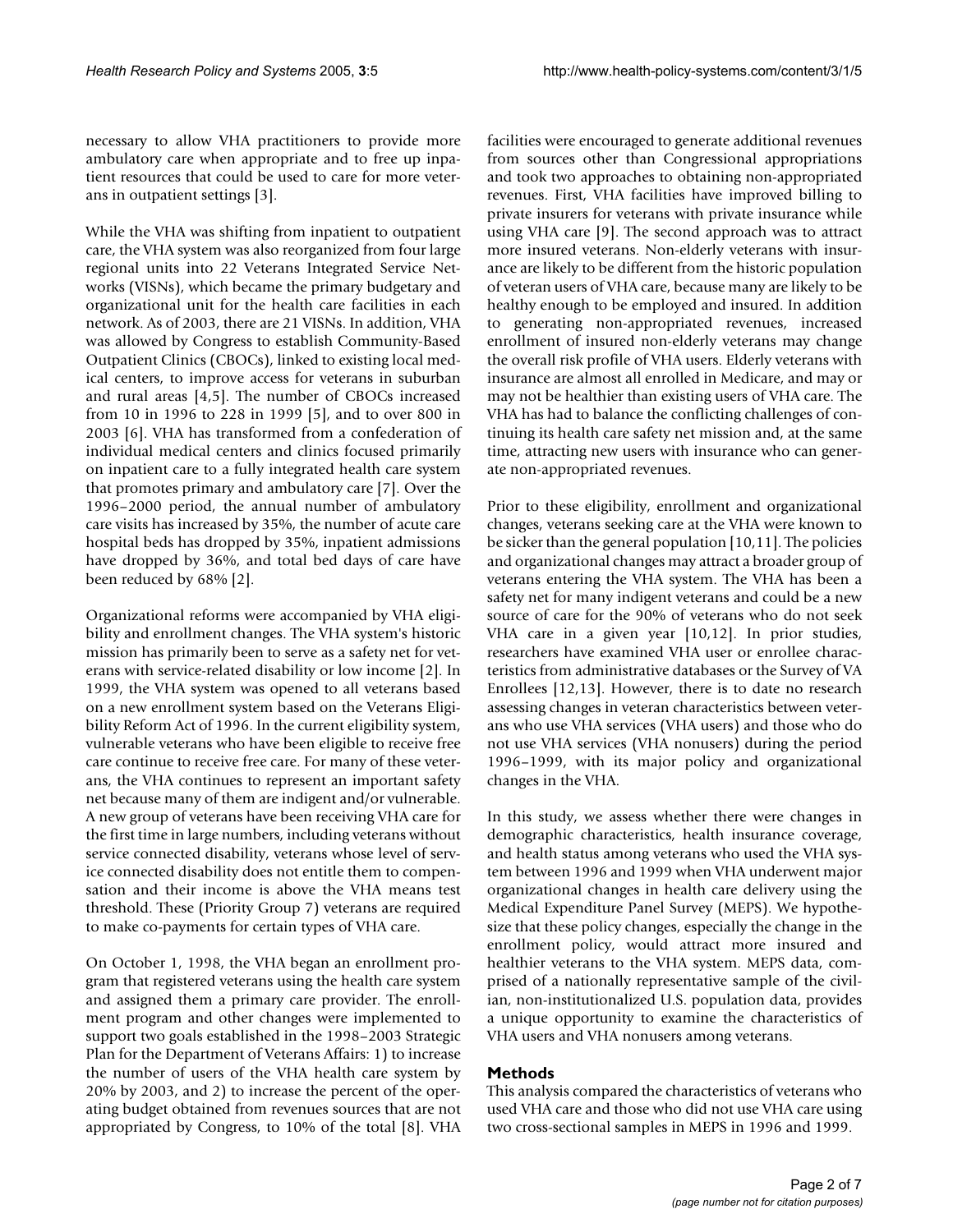#### *Data Sources*

The data sources were the 1996 and 1999 Household Component (HC) of the MEPS, which is co-sponsored by the Agency for Healthcare Research and Quality and the National Center for Health Statistics. We used the 1996 and 1999 Full Year Consolidated Data Files from the MEPS HC survey, which contained questions on demographic characteristics, health conditions, health status, having usual source of care, health insurance coverage, income, and employment status. The files also captured information about use and expenditures of medical services for office and hospital-based care, home health care, dental services, vision aids, and prescribed medicines. The two files covered the calendar years 1996 and 1999, respectively. For a detailed description of the MEPS sampling and survey methods, see Cohen [14].

# *Study Sample*

Survey respondents were identified as veterans by answering affirmatively to the following question: "Did you ever serve in the Armed Forces?" The MEPS surveys included 1,944 veterans in 1996 and 1,974 veterans in 1999. The number of veterans represented 9.2% and 8.5% of the MEPS sample for 1996 and 1999, consisting of 26.6 and 25.7 million veterans in 1996 and 1999, respectively. These estimates are similar to the Census estimates, which were 26.5 million in 1996 and 26.1 million in 1999 [15,16].

# *Variable Definitions*

# *VHA User and VHA Nonuser*

VHA users were defined as veterans who used VHA care in 1996 and 1999, respectively. We used MEPS expenditure data to identify VHA users, based on non-zero medical expenditures paid by VHA facilities in 1996 or 1999. VHA nonusers were defined as veterans who did not have any medical expenditure paid by VHA. The definition of VHA users we used in this analysis is similar to the one used by VHA administratively to allocate resources among VHA facilities. There were 534 and 740 VHA users among veterans in the 1996 and 1999 MEPS surveys, respectively.

# *Health Insurance Status*

Veterans were defined as entirely insured if they had either public or private insurance coverage that included both hospital and physician care throughout the entire year for 1996 and 1999, respectively. Veterans were defined as partially uninsured if they had insurance coverage for some segment of 1996 or 1999, or entirely uninsured in a year. Uninsured veterans were split about half partially uninsured and half entirely uninsured. We combined partially uninsured and entirely uninsured veterans into the uninsured group because two groups of veterans had similar characteristics.

#### *Health Status*

Two measures, perceived physical health status and mental health status, were used. Both health status measures were rated as excellent, very good, good, fair, or poor.

# *Employment Status*

Veterans were categorized into three employment status groups – unemployed, retired, and employed. Veterans were defined as unemployed if they were unemployed throughout one entire year; retired veterans were those who did not work in a year due to retirement; and employed veterans were defined as those who worked at least for a part of a year.

#### *Usual Source of Care*

Veterans were defined as having a usual source of care if they answered yes on the question "Did you have a usual source of care provider?"

# *Population Weights*

Additional adjustment to the MEPS population weights from the full year sample are needed to accurately estimate VHA users and VHA nonusers, because the MEPS weights do not take into account the status of VHA user versus nonuser. MEPS would allow us to generate accurate estimates for the national population of veterans for December 31, 1996 and December 31, 1999, but not for VHA users and VHA nonusers. Therefore, we applied three additional adjustments to the MEPS population weights. First, we adjusted the proportions of VHA users and nonusers in 1996 and 1999, respectively. The MEPS overestimated the numbers of VHA users and underestimated the number of VHA nonusers. Based on MEPS, there were 7.2 million VHA users in 1996 and 9.8 million in 1999, while there were 2.9 million users in 1996 and 3.4 million in 1999 based on VHA workload data [18]. Second, we adjusted the age distribution of veterans based on the Census data, because the MEPS over-weighted veterans under 55 years old and under-weighted those 55 or older. Third, we adjusted the age distribution of VHA users based on the age distribution of VHA users, because the MEPS under weighted VHA users under 55 years old, and over weighted VHA users 55 or older.

# *Statistical Analysis*

To examine the differences in socio-demographic characteristics, health status, and having usual source of care between VHA users and non-users in 1996 and 1999, as well as among VHA users between 1996 and 1999, we used bivariate analyses that were conducted using Pearson Chi-Square or Wald tests. A multivariate logit analysis was used to further explore factors associated with using VHA care in 1996 and 1999, respectively. All analyses were adjusted for the complex survey design used in the MEPS using survey analysis techniques in STATA SE 8 [17].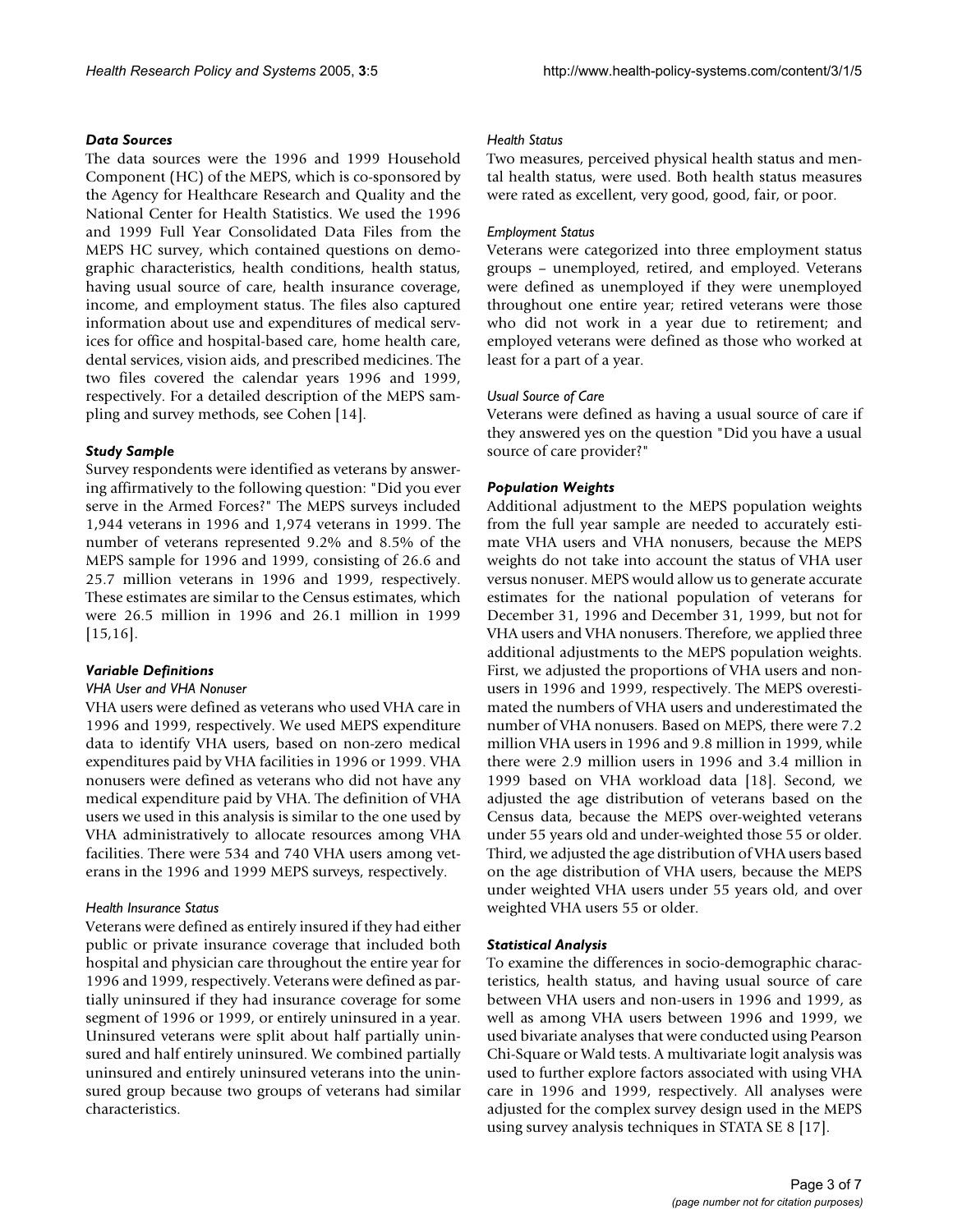#### **Results and Discussion**

#### *Proportion of Veterans Using the VHA System*

The percentage of veterans using the VHA system increased from 12.4% in 1996 to 14.6% in 1999 (p = 0.03). The result indicates a significant gain in VHA market share among veterans. This result is consistent with VHA data showing that the number of VHA users increased by about 17% during the same time period (2.9 million in 1996 and 3.4 million in 1999) [16].

<span id="page-3-0"></span>

|  |  | Table 1: Characteristics of VHA users and non-users in 1996 and 1999 |  |  |
|--|--|----------------------------------------------------------------------|--|--|
|--|--|----------------------------------------------------------------------|--|--|

|                                                    | 1996             |                     | 1999             |                     |  |
|----------------------------------------------------|------------------|---------------------|------------------|---------------------|--|
| <b>Characteristics</b>                             | <b>VHA Users</b> | <b>VHA Nonusers</b> | <b>VHA Users</b> | <b>VHA Nonusers</b> |  |
| <b>MEPS Sample Size</b>                            | 534              | 1410                | 740              | 1234                |  |
| Mean Age                                           | 58               | 57                  | 59               | 57                  |  |
| %Male                                              | 94               | 96                  | 93               | 95                  |  |
| %White                                             | 86               | 89                  | 87               | 88                  |  |
| %Married <sup>a</sup>                              | 67               | 76                  | 72               | 72                  |  |
| %Living in the MSA Area                            | 77               | 80                  | 76               | 80                  |  |
| <b>Employment Status</b>                           |                  |                     |                  |                     |  |
| %Retired                                           | 31               | 28                  | 29               | 25                  |  |
| %Unemployed in the                                 | 12               | 5                   | 15               | 5                   |  |
| entire year a,b                                    |                  |                     |                  |                     |  |
| %Insured <sup>a,b</sup>                            | 74               | 87                  | 81               | 87                  |  |
| %Insured for veterans < 65<br>years <sup>a,b</sup> | 60               | 81                  | 67               | 81                  |  |
| Annual Income (in 1999<br>dollar) a,b              | \$24,854         | \$30,222            | \$27,593         | \$33,151            |  |
| (standard error)                                   | (1, 429)         | (875)               | (1, 145)         | (783)               |  |
| Education <sup>a</sup>                             |                  |                     |                  |                     |  |
| %Less than high school                             | 24               | 16                  | 22               | 20                  |  |
| %High school                                       | 50               | 51                  | 51               | 50                  |  |
| %College degree or<br>higher                       | 26               | 33                  | 27               | 30                  |  |
| Perceived Health Statusa,b,c                       |                  |                     |                  |                     |  |
| %Excellent or very good                            | 45               | 65                  | 42               | 61                  |  |
| %Good                                              | 26               | 23                  | 34               | 28                  |  |
| %Fair or poor                                      | 29               | 12                  | 24               | $\mathbf{H}$        |  |
| Perceived Mental Health<br>Statusa,b               |                  |                     |                  |                     |  |
| %Excellent or very good                            | 63               | 75                  | 61               | 73                  |  |
| %Good                                              | 24               | 20                  | 29               | 23                  |  |
| %Fair or poor                                      | 13               | $\overline{4}$      | $\overline{10}$  | $\overline{4}$      |  |
| %Having Usual source of<br>Carea,b                 | 87               | 79                  | 89               | 78                  |  |

 $a$  Indicates a significant difference at  $p < 0.05$  level between users and non-users in 1996

 $<sub>b</sub>$  Indicates a significant difference at  $p < 0.05$  level between users and non-users in 1999</sub>

 $c$  Indicates a significant difference at  $p < 0.05$  level among users between 1996 and 1999

d Indicates a veteran who had health insurance throughout the year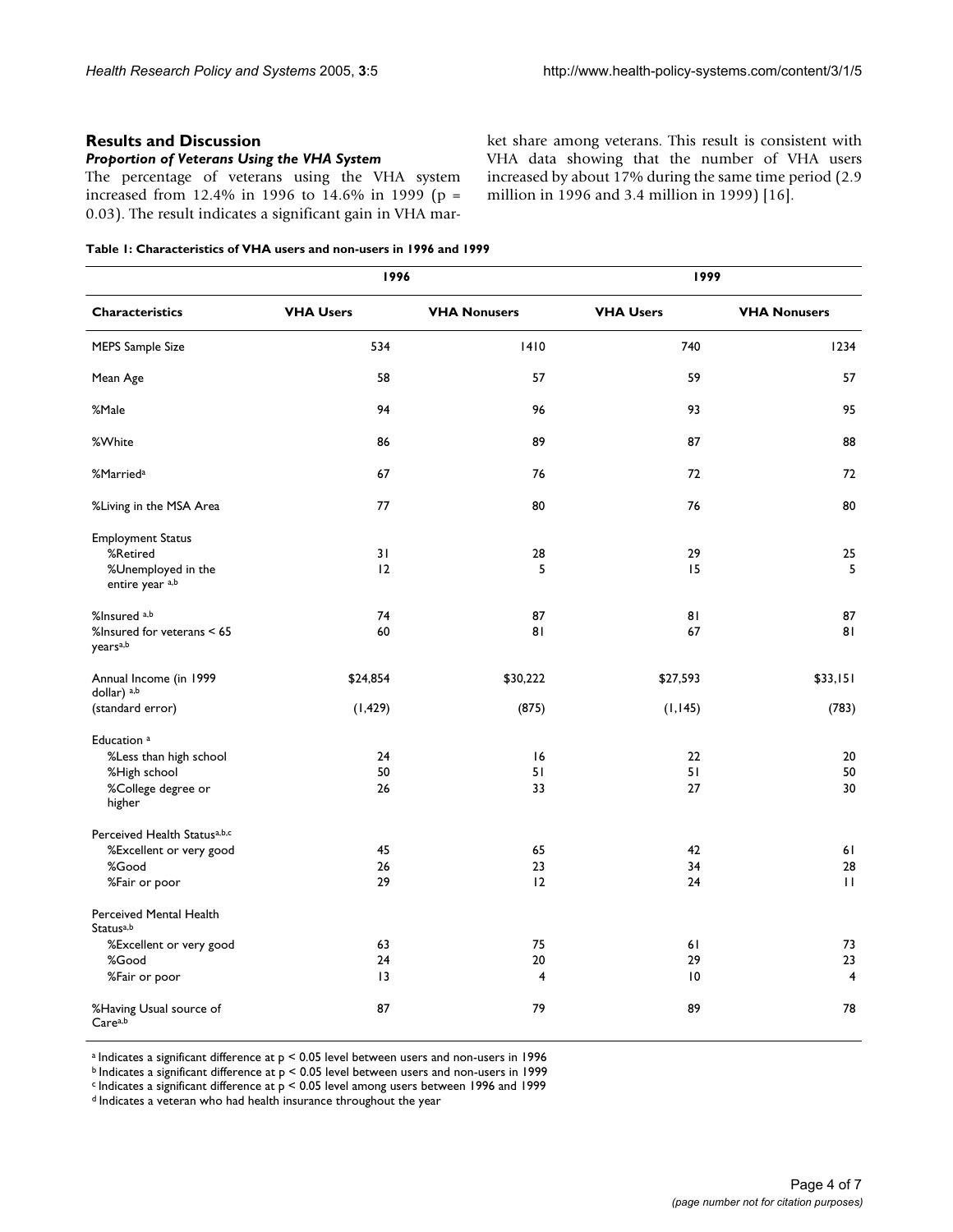|                                                                       | 1996              |                 | 1999              |                |
|-----------------------------------------------------------------------|-------------------|-----------------|-------------------|----------------|
| Variable                                                              | <b>Odds Ratio</b> | 95% CI          | <b>Odds Ratio</b> | 95% CI         |
| Age Group (index group $= 18-44$ )                                    |                   |                 |                   |                |
| $45 - 54$                                                             | 4.92**            | $3.43 - 7.05$   | $4.43**$          | $2.81 - 6.98$  |
| $55 - 64$                                                             | $4.67**$          | $3.21 - 6.80$   | $4.43***$         | $2.91 - 6.74$  |
| $\geq 65$                                                             | $8.60**$          | $5.47 - 13.53$  | $9.71**$          | $6.52 - 14.46$ |
| Gender (Male = $1$ ; Female = 0)                                      | $20.55**$         | $12.69 - 33.30$ | $15.8**$          | $7.91 - 31.55$ |
| Race (White $= 1$ ; 0 otherwise)                                      | 1.08              | $0.79 - 1.47$   | 1.12              | $0.84 - 1.50$  |
| Marital Status (Married = 1; 0 otherwise)                             | 1.00              | $0.74 - 1.34$   | $1.54***$         | $1.17 - 2.03$  |
| Living in MSA (MSA = $1$ ; 0 otherwise)                               | 0.89              | $0.69 - 1.14$   | 0.87              | $0.70 - 1.08$  |
| Education (index group $=$ less than high school)                     |                   |                 |                   |                |
| High school                                                           | $1.78**$          | $1.31 - 2.40$   | $1.60**$          | $1.20 - 2.14$  |
| College or more                                                       | 0.97              | $0.67 - 1.42$   | 1.14              | $0.80 - 1.62$  |
| Income (in \$1,000)                                                   | $1.01**$          | $1.00 - 1.02$   | 1.00              | $0.99 - 1.01$  |
| Employment Status (index group = employed)                            |                   |                 |                   |                |
| Retired                                                               | $1.70**$          | $1.14 - 2.52$   | $1.44*$           | $1.06 - 1.92$  |
| Unemployed                                                            | $1.68**$          | $1.15 - 2.45$   | $1.61**$          | $1.07 - 2.41$  |
| Uninsured <sup>2</sup> (index group $=$ insured)                      | $2.15***$         | $1.6 - 2.90$    | $1.78**$          | $1.27 - 2.50$  |
| Perceived health status (index group = excellent or very good)        |                   |                 |                   |                |
| Good                                                                  | $1.42*$           | $1.07 - 1.89$   | $1.71**$          | $1.36 - 2.15$  |
| Fair or poor                                                          | $2.12***$         | $1.56 - 2.89$   | $2.26**$          | $1.69 - 3.03$  |
| Perceived mental health status (index group = excellent or very good) |                   |                 |                   |                |
| Good                                                                  | 0.93              | $0.69 - 1.25$   | 0.94              | $0.74 - 1.19$  |
| Fair or poor                                                          | 1.30              | $0.87 - 1.96$   | 1.04              | $0.70 - 1.55$  |

#### <span id="page-4-0"></span>**Table 2: Significant Factors Associated with Using VHAServices by Year Based on a Logistic Analysis1**

Note: \* p < 0.05; \*\* p < 0.01

1. The dependent variable is the VHA user status with 1 indicating VHA users and 0 indicating nonusers.

2. Indicates veterans who were uninsured throughout the year, or a portion of the year.

#### *Characteristics of VHA Users versus Nonusers*

Table [1](#page-3-0) describes characteristics of VHA users and VHA nonusers in 1996 and 1999. In 1996, there were statistically significant differences between VHA users and nonusers in marital status, education, incomes, general and mental health status, employment status, and having usual source of care. As expected, VHA users were more likely to be not married and unemployed (12% for VHA users versus 5% for VHA nonusers) than VHA nonusers. Compared to VHA nonusers, users had lower incomes (\$24,854 versus \$30,222) and lower education level (26% with college or higher versus 42%). In addition, compared to VHA nonusers, more VHA users reported having fair or poor health status (29% versus 12%) as well as fair or poor mental health status (13% versus 4%). The majority of VHA users and nonusers were insured (74%

versus 87%) partly because most elderly veterans (age  $\ge$ 65) have Medicare coverage. Among veterans under age 65, VHA users were less likely to have insurance than VHA nonusers (60% versus 81%,  $p < 0.01$ ). However, VHA users were more likely to have a usual source of care than non-users (87% versus 79%).

Patterns similar to those in 1996 were observed in 1999 regarding annual income, general and mental health status, employment status, insurance status, and having usual source of care. In 1999, there were no significant differences in marital status and education between VHA users and VHA nonusers.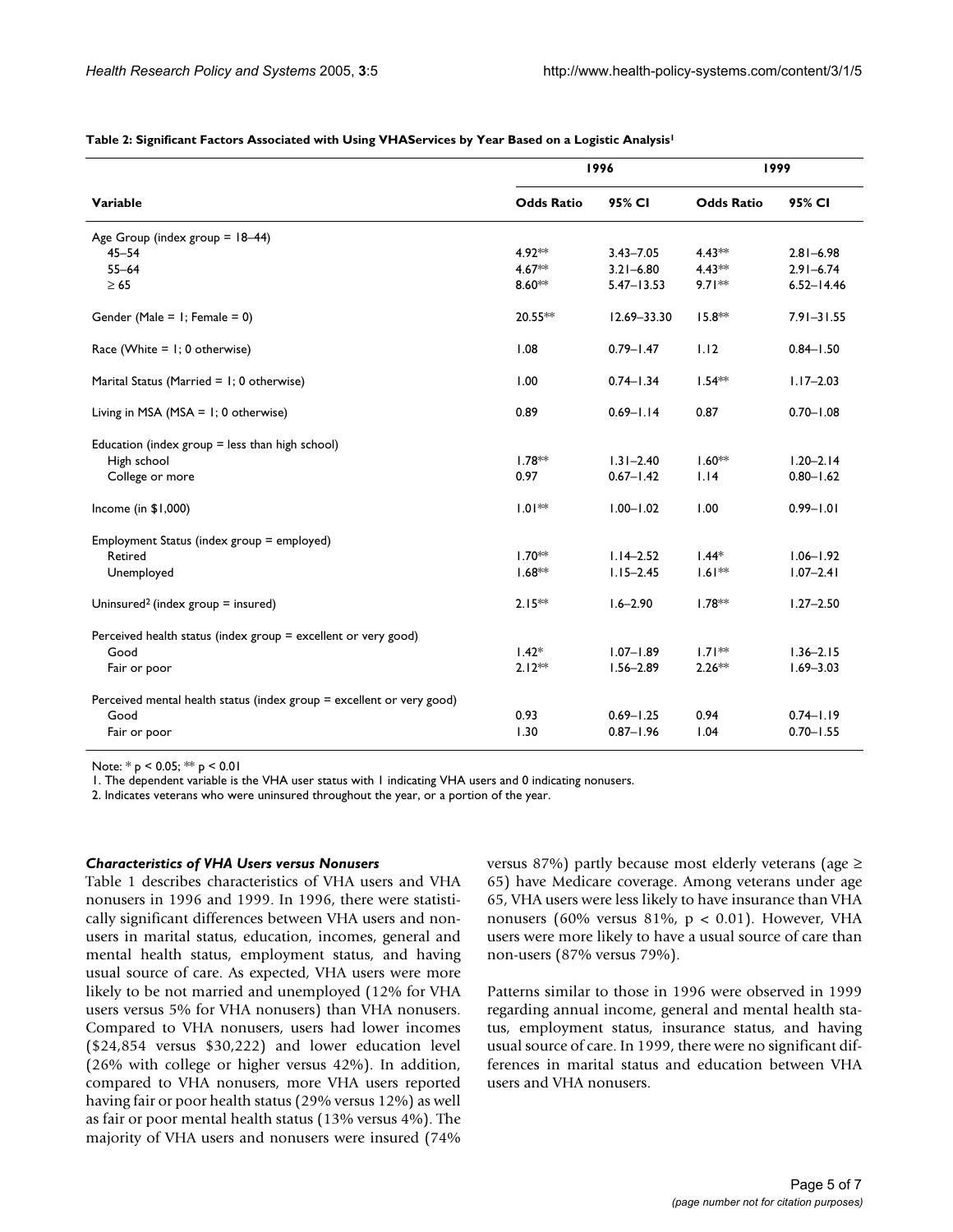#### *Characteristics of VHA Users between 1996 and 1999*

In Table [1,](#page-3-0) we compare characteristics of VHA users between 1996 and 1999. There was a statistically significant difference in perceived health status among VHA users between 1996 and 1999, while the remaining characteristics were not significantly different among VHA users between the two years. Compared to 1996 VHA users, 1999 VHA users were less likely to report health status as fair or poor (29% in 1996 versus 24% in1999), and more likely to report health status as good (34% in 1999 versus 26% in 1996).

#### *Factors Associated with Using VHA Services*

In Table [2](#page-4-0), we summarize factors associated with using VHA services, based on logit regressions for 1996 and 1999, respectively. In 1996, age, gender, education, income, employment status, lack of insurance coverage, and perceived health status are significantly associated with the probability of using VHA care among veterans. Compared to veterans in the age group 18 – 44, the odds of using the VHA system increased with age (age 45 – 54 OR = 4.92, p < 0.01; age 55–64 OR = 4.67, p < 0.01; age  $\ge$ 65 OR =  $8.60$ , p <  $0.01$ ). Male veterans were more likely to use the VHA system than female veterans ( $OR = 20.55$ , p < 0.01). Veterans with high school education were more likely to use the VHA system than those with less than high school education (OR =  $1.78$ , p < 0.01). The odds of using the VHA system significantly increased with income  $(OR = 1.01, p < 0.01).$ 

Compared to employed veterans, both retired and unemployed veterans were more likely to use the VHA system. The odds ratio was 1.70 for retired veterans ( $p < 0.01$ ) and 1.68 for unemployed veterans ( $p < 0.01$ ). Furthermore, the odds ratio of using the VHA system for uninsured veterans was 2.15 ( $p < 0.01$ ) compared to insured veterans. Finally, the odds of using VHA care increased as selfreported health status worsened. Compared to veterans in excellent or very good health status, the odds ratio of using the VHA system was  $1.42$  ( $p < 0.05$ ) for those in good health status and 2.12 ( $p < 0.01$ ) for those in fair or poor health status.

Similar veteran characteristics associated with using VHA care found in 1996 were also found in 1999, with the exception of marital status and income. Marital status was not a significant factor in 1996, but married veterans were more likely to use VHA than unmarried veterans in 1999  $(OR = 1.63, p < 0.01)$ , controlling for other factors. In contrast, income was not a significant factor in 1999, while it was significantly associated with using VHA care in 1996.

To further examine the changes in characteristics between the two years, we conducted a sensitivity analysis by pooling the data from 1996 and 1999 to examine the interactions between the year indicator and individual characteristics. The analysis shows that the results are consistent with those in the separate logit regression analyses.

#### **Conclusion**

We provided an overview of changes in health insurance status and demographic characteristics of veterans using the VHA health care system during a period when VHA implemented major organizational changes between 1996 and 1999. The VHA system provides a special safety net for a significant number of veterans that is not available to most Americans. The proportion of veterans using the VHA system increased significantly from 12.4% in 1996 to 14.6% in 1999. This pace has continued as the number of veterans treated in the VHA health care system increased by 36% between 1998 and 2002 [18]. In January 2003, VHA established a policy to stop enrolling Priority Group 7 veterans after January 16, 2003 due to the increase in enrollment and lack of resources.

The results indicate that VHA users characteristics did not change substantially following the major reorganization and policy changes. Only two variables, marital status and income, are different between the two years. Married veterans were more likely to use VHA care in 1999, but not in 1996. In addition, the odds of using VHA care increased with income in 1996, while income was not statistically significant in 1999. As a result, we reject the hypothesis that more veterans with health insurance and healthier veterans use VHA care after the major reforms of 1996. The fact that we did not observe changes in VHA user characteristics may suggest that sizeable numbers of veterans needed care but were not eligible to receive it through VHA prior to the changes in the VHA systems in 1996.

Our results suggest that being uninsured, unemployed, in poor health status remain significant factors associated with using the VHA system in the both years. Even though VHA users more likely to be uninsured than VHA nonusers, VHA users were more likely to report having a usual source of care than VHA nonusers. Therefore, VHA appears to have continued its mission as a safety net to serve vulnerable veterans who were in poor health, uninsured, or unemployed.

In addition, the findings indicate that a majority of VHA users had alternative insurance coverage, such as Medicaid, Medicare, or private health insurance. This may have important implications for quality of care and coordination of care [13]. For patients with access to VHA and other health care systems, there is an increasing need for communication between VHA and non-VHA providers to ensure continuity and quality of care. Further research on strategies of sharing information among providers in VHA